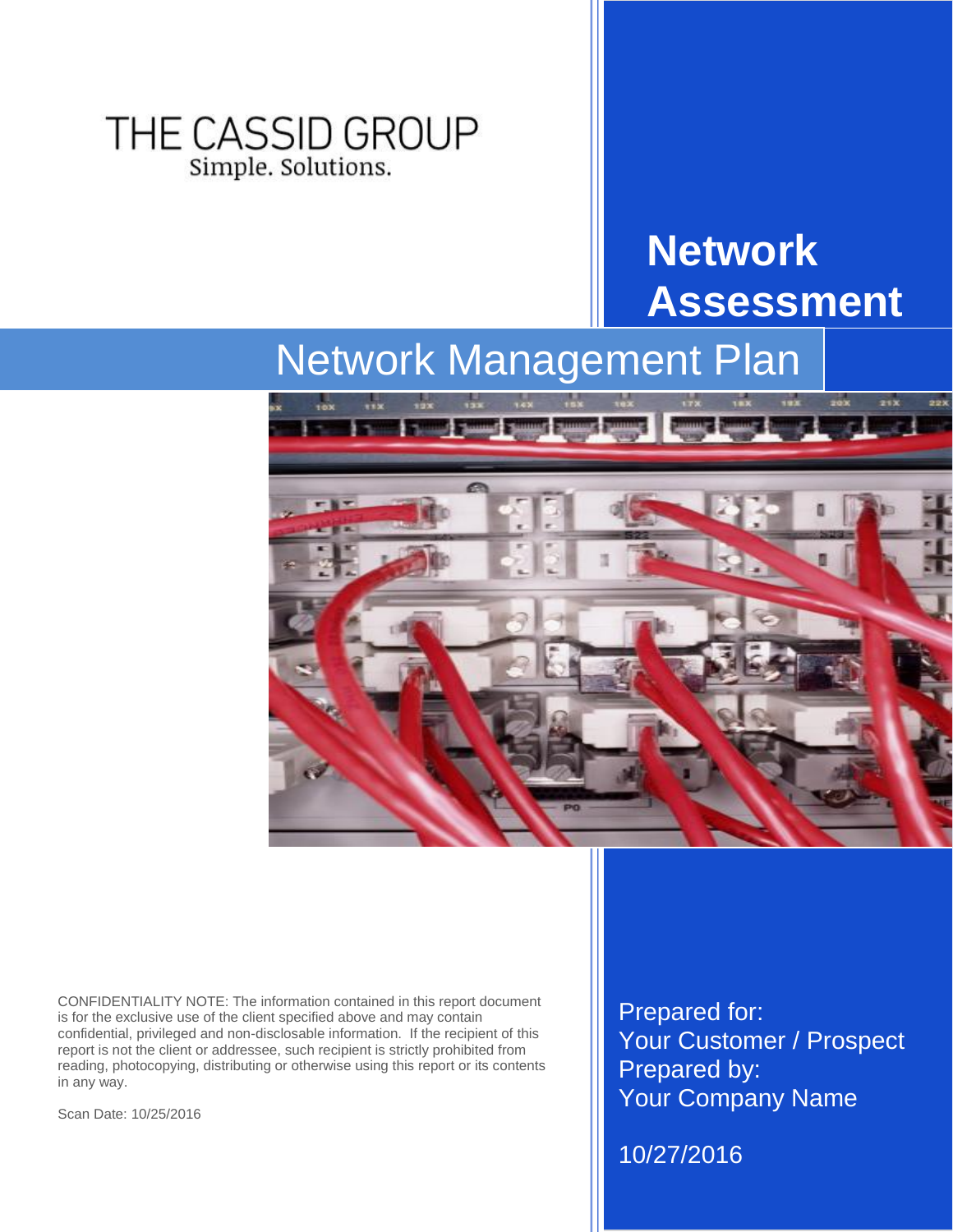#### **Management Plan**

The Management Plan ranks individual issues based upon their potential risk to the network while providing guidance on which issues to address by priority. Fixing issues with lower Risk Scores will not lower the Overall Risk Score, but will reduce the global Issue Score. To mitigate global risk and improve the health of the network, address issues with higher Risk Scores first.

### High Risk

| <b>Risk</b><br>Score | <b>Recommendation</b>                                                                                                                                                                                                                                                                                                                                                                                                                                                                                                                                                                                                                                                                                                                                                                                                                                                                                                                       | <b>Severity</b> | <b>Probability</b> |
|----------------------|---------------------------------------------------------------------------------------------------------------------------------------------------------------------------------------------------------------------------------------------------------------------------------------------------------------------------------------------------------------------------------------------------------------------------------------------------------------------------------------------------------------------------------------------------------------------------------------------------------------------------------------------------------------------------------------------------------------------------------------------------------------------------------------------------------------------------------------------------------------------------------------------------------------------------------------------|-----------------|--------------------|
| 97                   | Upgrade or replace computers with operating systems that are<br>no longer supported.<br>□ ISA1 / 192.168.1.6 / Windows Server 2003<br>□ REMOTE / / Windows 2000 Server                                                                                                                                                                                                                                                                                                                                                                                                                                                                                                                                                                                                                                                                                                                                                                      | $H =$           | HE                 |
|                      |                                                                                                                                                                                                                                                                                                                                                                                                                                                                                                                                                                                                                                                                                                                                                                                                                                                                                                                                             |                 |                    |
| 94                   | To prevent both security and productivity issues, we strongly<br>recommend ensuring that anti-virus is deployed to all possible<br>endpoints.<br>□ HV02 / 192.168.1.123,192.168.1.121,192.168.1.122 /<br>Windows Server 2012 R2 Standard<br>□ FILE2012-1 / 192.168.1.41 / Windows Server 2012 R2<br>Standard<br>□ CERTEXAM / fe80::1509:e668:f2a6:e2ea%12,192.168.6.5<br>/ Windows Server 2012 R2 Standard<br>□ sourcesvrBUILD /<br>fe80::55d4:f030:5179:3678%13,192.168.6.67 / Windows Server<br>2012 R2 Standard<br>□ sourcesvr / 192.168.1.16 / Windows Server 2012 Standard<br>□ PS01 / 192.168.7.99 / Windows Server 2012 R2 Standard<br>$\Box$ VPNGW /<br>fe80::5106:35a5:8930:9e7e%12,192.168.1.5,192.168.6.159 /<br>Windows Server 2012 R2 Standard<br>□ PITWDS12 / 192.168.1.63,192.168.1.64 / Windows Server<br>2012 R2 Datacenter<br>□ STORAGE12 / 192.168.1.65,192.168.1.67,192.168.1.66 /<br>Windows Server 2012 R2 Datacenter | HF              | HT                 |
|                      |                                                                                                                                                                                                                                                                                                                                                                                                                                                                                                                                                                                                                                                                                                                                                                                                                                                                                                                                             |                 |                    |
| 94                   | Assure that anti-spyware is deployed to all possible endpoints in<br>order to prevent both security and productivity issues.<br>□ HV02 / 192.168.1.123,192.168.1.121,192.168.1.122 /<br>Windows Server 2012 R2 Standard<br>□ FILE2012-1 / 192.168.1.41 / Windows Server 2012 R2<br>Standard<br>□ CERTEXAM / fe80::1509:e668:f2a6:e2ea%12,192.168.6.5<br>/ Windows Server 2012 R2 Standard<br>$\Box$ sourcesvrBUILD /                                                                                                                                                                                                                                                                                                                                                                                                                                                                                                                        | $H =$           | HI                 |
|                      |                                                                                                                                                                                                                                                                                                                                                                                                                                                                                                                                                                                                                                                                                                                                                                                                                                                                                                                                             |                 |                    |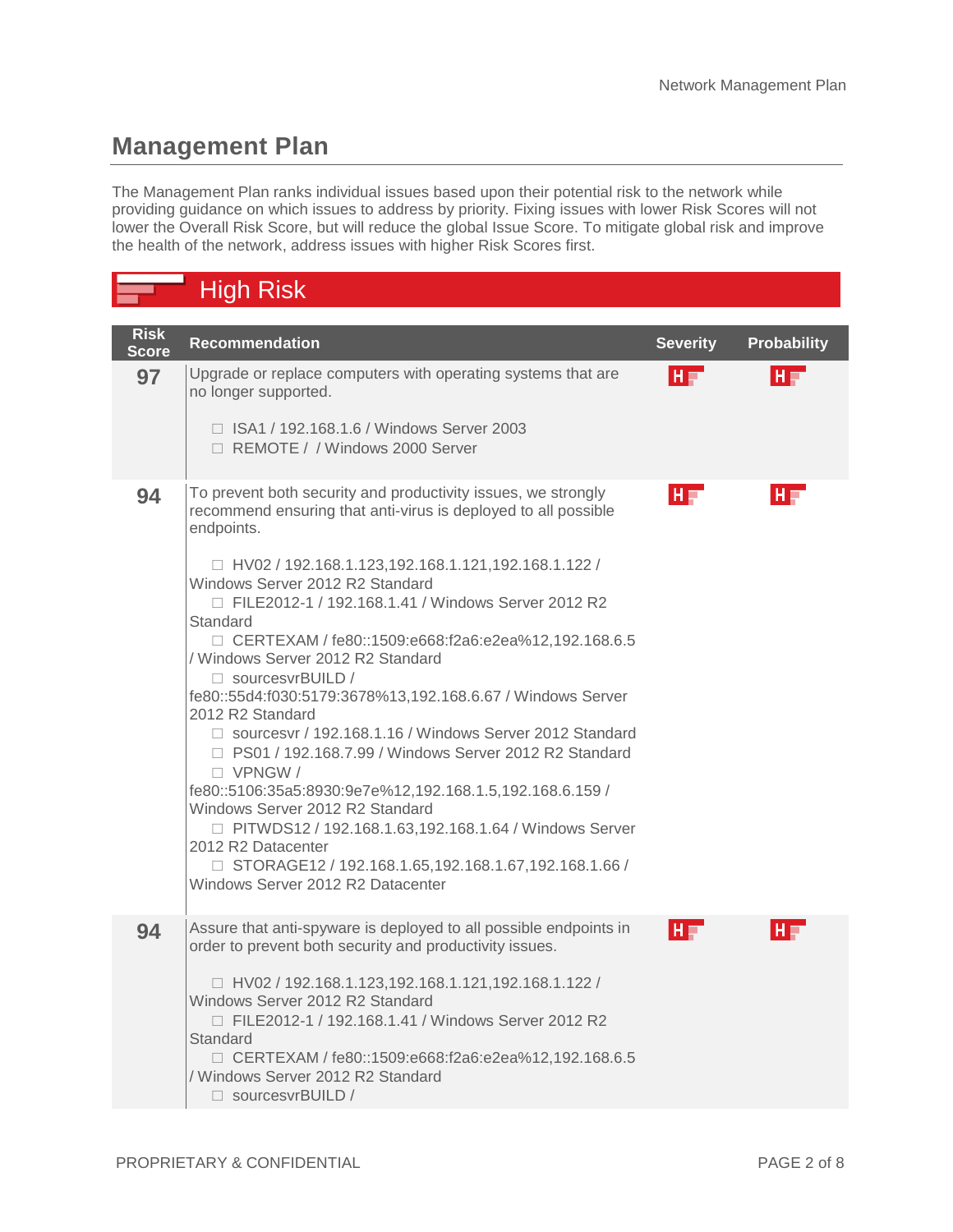| <b>Risk</b><br><b>Score</b> | <b>Recommendation</b>                                                                                                                                                                                                                                                                                                                                                                                                                                                                                                                                                                                                                                                                                                                                                                                                                                                                                                                                                                                                                                                                                                    | <b>Severity</b> | Probability |
|-----------------------------|--------------------------------------------------------------------------------------------------------------------------------------------------------------------------------------------------------------------------------------------------------------------------------------------------------------------------------------------------------------------------------------------------------------------------------------------------------------------------------------------------------------------------------------------------------------------------------------------------------------------------------------------------------------------------------------------------------------------------------------------------------------------------------------------------------------------------------------------------------------------------------------------------------------------------------------------------------------------------------------------------------------------------------------------------------------------------------------------------------------------------|-----------------|-------------|
|                             | fe80::55d4:f030:5179:3678%13,192.168.6.67 / Windows Server<br>2012 R2 Standard<br>□ sourcesvr / 192.168.1.16 / Windows Server 2012 Standard<br>□ PS01 / 192.168.7.99 / Windows Server 2012 R2 Standard<br>$\Box$ VPNGW /<br>fe80::5106:35a5:8930:9e7e%12,192.168.1.5,192.168.6.159 /<br>Windows Server 2012 R2 Standard<br>□ PITWDS12 / 192.168.1.63,192.168.1.64 / Windows Server<br>2012 R2 Datacenter<br>□ STORAGE12 / 192.168.1.65,192.168.1.67,192.168.1.66 /<br>Windows Server 2012 R2 Datacenter                                                                                                                                                                                                                                                                                                                                                                                                                                                                                                                                                                                                                  |                 |             |
| 85                          | Evaluate the risk, cost, and benefits of implementing a redundant<br>Domain Controller.                                                                                                                                                                                                                                                                                                                                                                                                                                                                                                                                                                                                                                                                                                                                                                                                                                                                                                                                                                                                                                  | $H =$           | 吓           |
| 80                          | Investigate all accounts with passwords set to never expire and<br>configure them to expire regularly.<br>$\Box$ adminonly / admin only<br>□ Administrator / Administrator<br>$\Box$ ajameson / art jameson<br>$\Box$ atorrence / abby torrence<br>$\Box$ aborden / arnold borden<br>□ ASPNET / ASPNET<br>□ aadmin / Auvik Admin<br>$\Box$ Backupacct / Backup acct<br>$\Box$ bkirk / betty kirk<br>$\Box$ boppenheimer / barney oppenheimer<br>$\Box$ dfaithl / darren faithl<br>$\Box$ dwade / darling wade<br>$\Box$ dsimpson / derek simpson<br>□ kmitchell / korin mitchell<br>$\Box$ lockoutacct / lockoutacct<br>$\Box$ mporche / marion porche<br>mdonaldson / max donaldson<br>mwinchester / max winchester<br>mking / martin king<br>$\Box$<br>$\Box$ mmichaels / martin michaels<br>$\Box$ glee / nancy Lee<br>□ NetScanner / Net Scanner - myco<br>□ netedge / NETEDGE<br>□ psolidad / porchanko solidad<br>□ PsolidadRP / porchanko solidad - Roaming<br>$\Box$ pab / pabsol<br>$\Box$ pmaloney / pat maloney<br>$\Box$ Pkirk / pat kirk<br>□ support / myco Support Team<br>$\Box$ pfrancis / paul francis | HF              | HT          |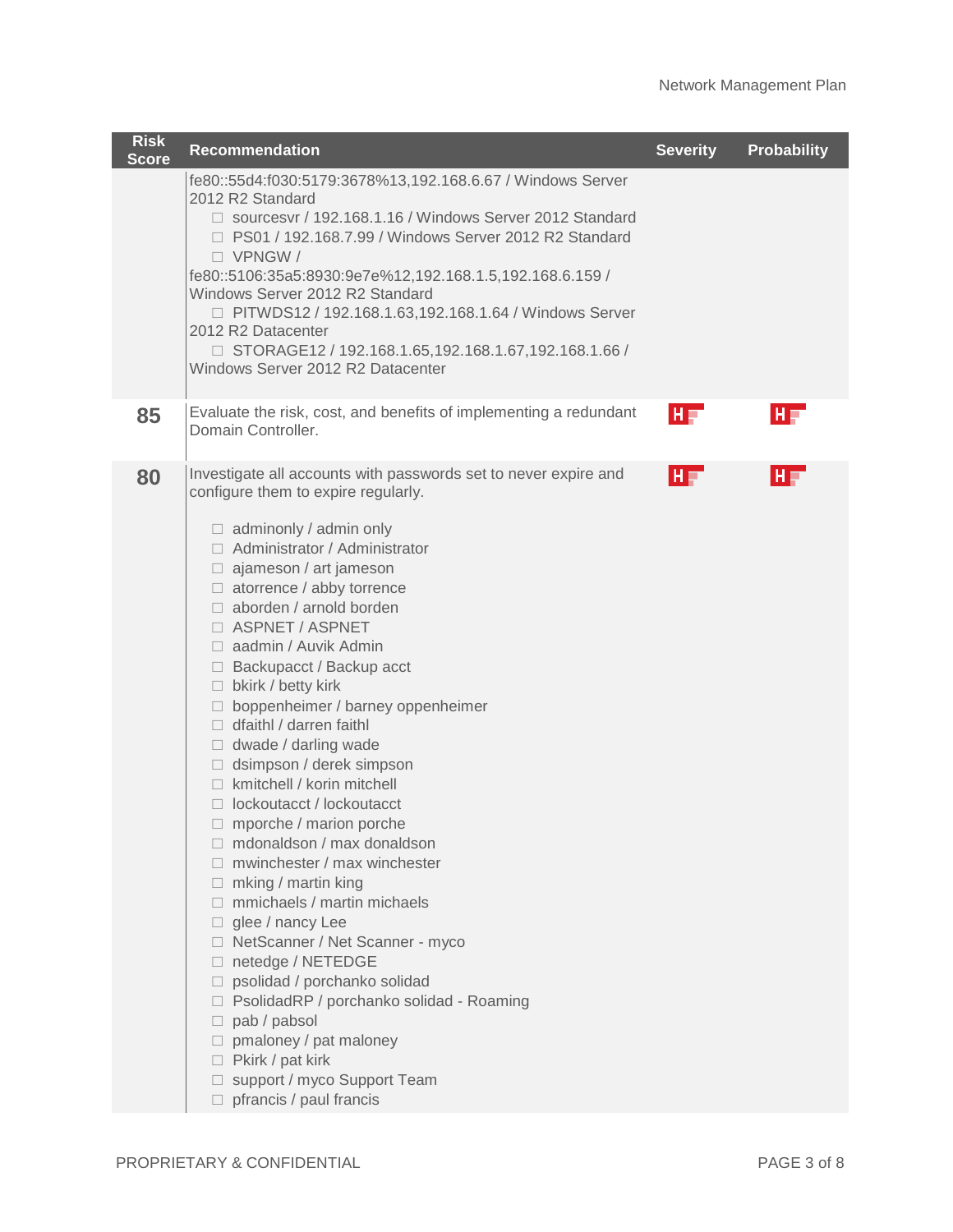| <b>Risk</b><br><b>Score</b> | <b>Recommendation</b>                                                                                                                                                                                                                                                                                                                                                   | <b>Severity</b> | <b>Probability</b> |
|-----------------------------|-------------------------------------------------------------------------------------------------------------------------------------------------------------------------------------------------------------------------------------------------------------------------------------------------------------------------------------------------------------------------|-----------------|--------------------|
|                             | pitad / pit ad<br>⊔<br><b>PKTest / Pkirk Test</b><br>Purchaseacct / Purchase acct<br>QBDataServiceacct19 / Quickbooks Service Account<br>screenlockout / screen lockout<br>□ SharePointSQL / SharePoint SQL<br>testbang / testbang<br>Tester / Tester<br>$\Box$ tsysco / tim sysco<br>tharold / tonya harold<br>wrogers / Will rogers<br>wpayne / webber payne<br>XX/XX |                 |                    |

#### Medium Risk ⊐

| <b>Risk</b><br><b>Score</b> | <b>Recommendation</b>                                                                                                                         | <b>Severity</b> | <b>Probability</b> |
|-----------------------------|-----------------------------------------------------------------------------------------------------------------------------------------------|-----------------|--------------------|
| 68                          | Free or add additional disk space for the specified drives.                                                                                   | HF              |                    |
|                             | $\Box$ REX - D:: 0.29 GB free<br>$\Box$ tywin-PC - Z:: 0.07 GB free<br>$\Box$ WAMPA - E:: 0.28 GB free<br>WAMPA - $F: 0.06$ GB free<br>$\Box$ |                 |                    |

## **Low Risk**

| <b>Risk</b><br><b>Score</b> | <b>Recommendation</b>                                                                                                                                                                                                                                                                                                                                                                                                                                         | <b>Severity</b> | <b>Probability</b> |
|-----------------------------|---------------------------------------------------------------------------------------------------------------------------------------------------------------------------------------------------------------------------------------------------------------------------------------------------------------------------------------------------------------------------------------------------------------------------------------------------------------|-----------------|--------------------|
| 20                          | Upgrade computers that have operating systems in Extended<br>Support before end of life.<br>b2b-GW / fe80::31d8:b72b:fab4:af25%15,192.168.6.44 /<br>П<br><b>Windows 7 Enterprise</b><br>$\Box$ gordon-LT2 /<br>fe80::899b:6b81:d2ea:3128%15,192.168.6.136 / Windows 7<br>Professional<br>$\Box$ QB01 / fe80::c96c:9b21:9265:d258%13,192.168.6.142 /<br>Windows Server 2008 R2 Enterprise<br>□ STORAGE01 / 192.168.1.69 / Windows Server 2008 R2<br>Enterprise | II              |                    |
| 15                          | Investigate the list of inactive computers and determine if they                                                                                                                                                                                                                                                                                                                                                                                              |                 |                    |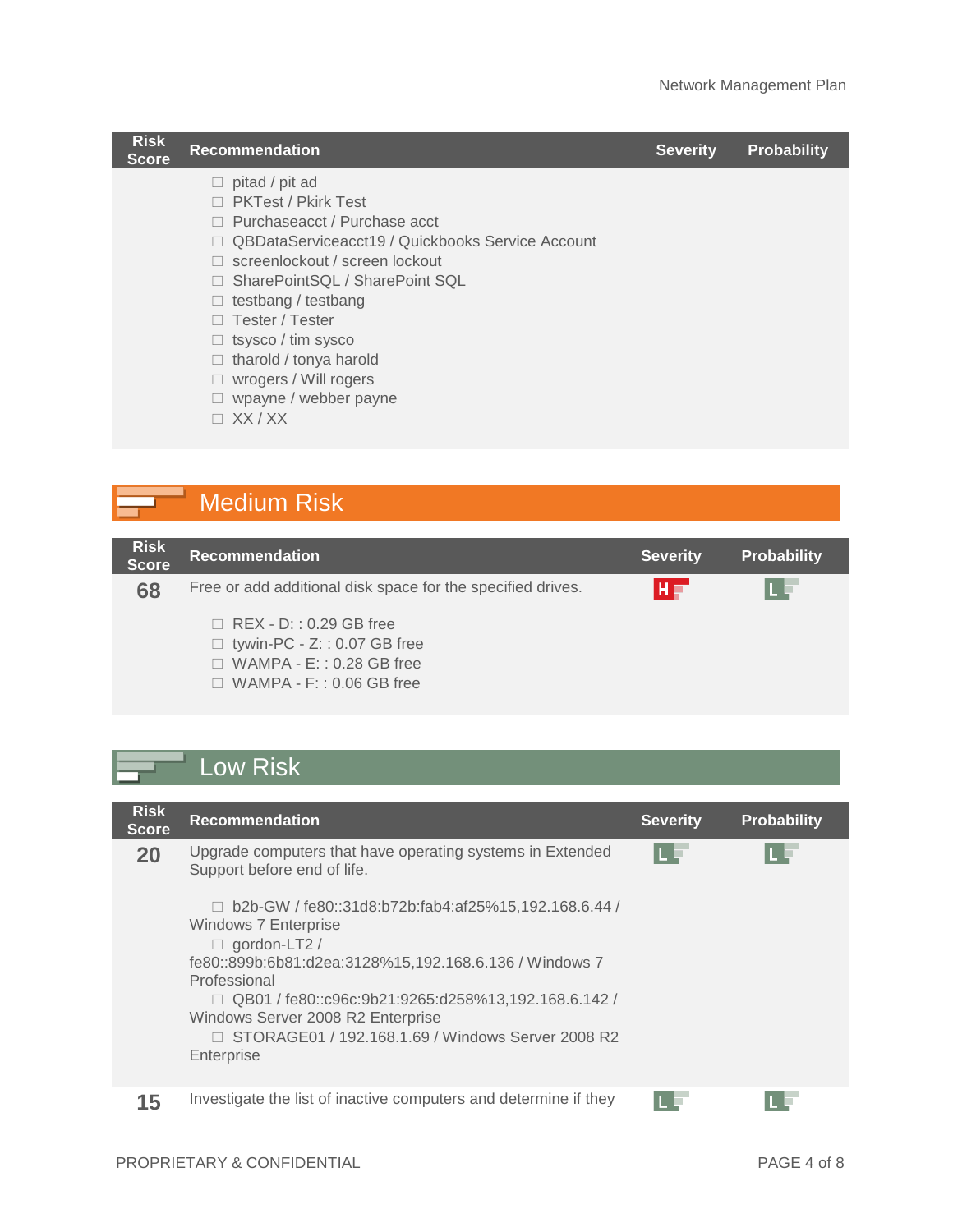| <b>Risk</b><br><b>Score</b> | <b>Recommendation</b>                                                                                                                                                                                                                                                                                                                                                                                                                                                                                                                                                                                                                                                                                                                                                                                                                                                                                                                                                                                                                                                                                                                                                                                                                                                                                                                                                                                                                                     | <b>Severity</b> | Probability |
|-----------------------------|-----------------------------------------------------------------------------------------------------------------------------------------------------------------------------------------------------------------------------------------------------------------------------------------------------------------------------------------------------------------------------------------------------------------------------------------------------------------------------------------------------------------------------------------------------------------------------------------------------------------------------------------------------------------------------------------------------------------------------------------------------------------------------------------------------------------------------------------------------------------------------------------------------------------------------------------------------------------------------------------------------------------------------------------------------------------------------------------------------------------------------------------------------------------------------------------------------------------------------------------------------------------------------------------------------------------------------------------------------------------------------------------------------------------------------------------------------------|-----------------|-------------|
|                             | should be removed from Active Directory, rejoined to the<br>network, or powered on.                                                                                                                                                                                                                                                                                                                                                                                                                                                                                                                                                                                                                                                                                                                                                                                                                                                                                                                                                                                                                                                                                                                                                                                                                                                                                                                                                                       |                 |             |
|                             | □ FINANCE / / Windows Server 2008 R2 Standard<br>□ acct-PC23 / / Windows 7 Enterprise<br>□ Psolidad-WIN7TEST / / Windows 7 Professional<br>$\Box$ thanos-DT / / Windows 7 Professional<br>□ Psolidad2 / / Windows 7 Enterprise<br>□ appsvr30DEV / / Windows 2000 Server<br>$\Box$ marketing G-1 / / Windows 7 Enterprise<br>□ mwinchester-LT / / Windows 7 Enterprise<br>□ appsvrPATCH / / Windows 2000 Server<br>□ DEVWIKI / / Windows Server 2003<br>□ myco-sfo-CORE / / Windows Server 2003<br>□ HV01 / / Windows Server 2012 R2 Standard<br>□ DEV_2012-CORE / / Hyper-V Server 2012<br>□ PABUILD / / Windows Server 2003<br>□ JAGA / / Windows Server 2003<br>□ Bkirk-WIN7 / / Windows 7 Enterprise<br>□ RANCOR / / Windows 8 Enterprise<br>□ TERMINUS / / Windows 8 Enterprise<br>□ SDOOLAN-LT / / Windows 8 Enterprise<br>□ SLOWE-WIN8 / / Windows 8 Enterprise<br>□ KjamesonASUSPC / / Windows 8.1 Pro<br>□ SHAREPOINT-01 / / Windows Server 2012 Datacenter<br>□ SQL2012-01 / / Windows Server 2012 R2 Datacenter<br>□ RDGATEWAY / / Windows Server 2012 R2 Datacenter<br>□ ENTCERTS / / Windows Server 2012 R2 Datacenter<br>□ Boppenheimer-DT / / Windows 8.1 Enterprise<br>□ pilotROOTAUTH / / Windows Server 2012 R2<br>Datacenter<br>□ FILE2012 / / Windows Server 2012 R2 Standard<br>$\Box$ File2012-HV / /<br>□ BACKUP-01 / / Windows Server 2012 R2 Standard<br>□ Bkirk-Win81 / / Windows 8.1 Pro<br>□ Mwest-PC / / Windows 8 Enterprise |                 |             |
|                             | □ Ptrevor / / Windows 8.1 Enterprise<br>□ workstation-DEV1 / / Windows 8 Pro<br>□ long-PC / / Windows 10 Pro                                                                                                                                                                                                                                                                                                                                                                                                                                                                                                                                                                                                                                                                                                                                                                                                                                                                                                                                                                                                                                                                                                                                                                                                                                                                                                                                              |                 |             |
|                             | □ BO-SANDBOX / / Windows 7 Enterprise<br>□ mwinchester-LT1 / / Windows 8.1 Pro<br>□ DEVKASEYA / / Windows Server 2008 R2 Standard<br>$\Box$ tomcat / / Windows 8 Enterprise<br>□ QA-PC / / Windows 7 Professional<br>$\Box$ Atorrence-LT / / Windows 8.1 Pro<br>DC1950 / / Windows Server 2012 R2 Standard<br>□ WIN10-1 / / Windows Technical Preview for Enterprise<br>□ AMAZONROUTER / / Windows Server 2008 R2                                                                                                                                                                                                                                                                                                                                                                                                                                                                                                                                                                                                                                                                                                                                                                                                                                                                                                                                                                                                                                         |                 |             |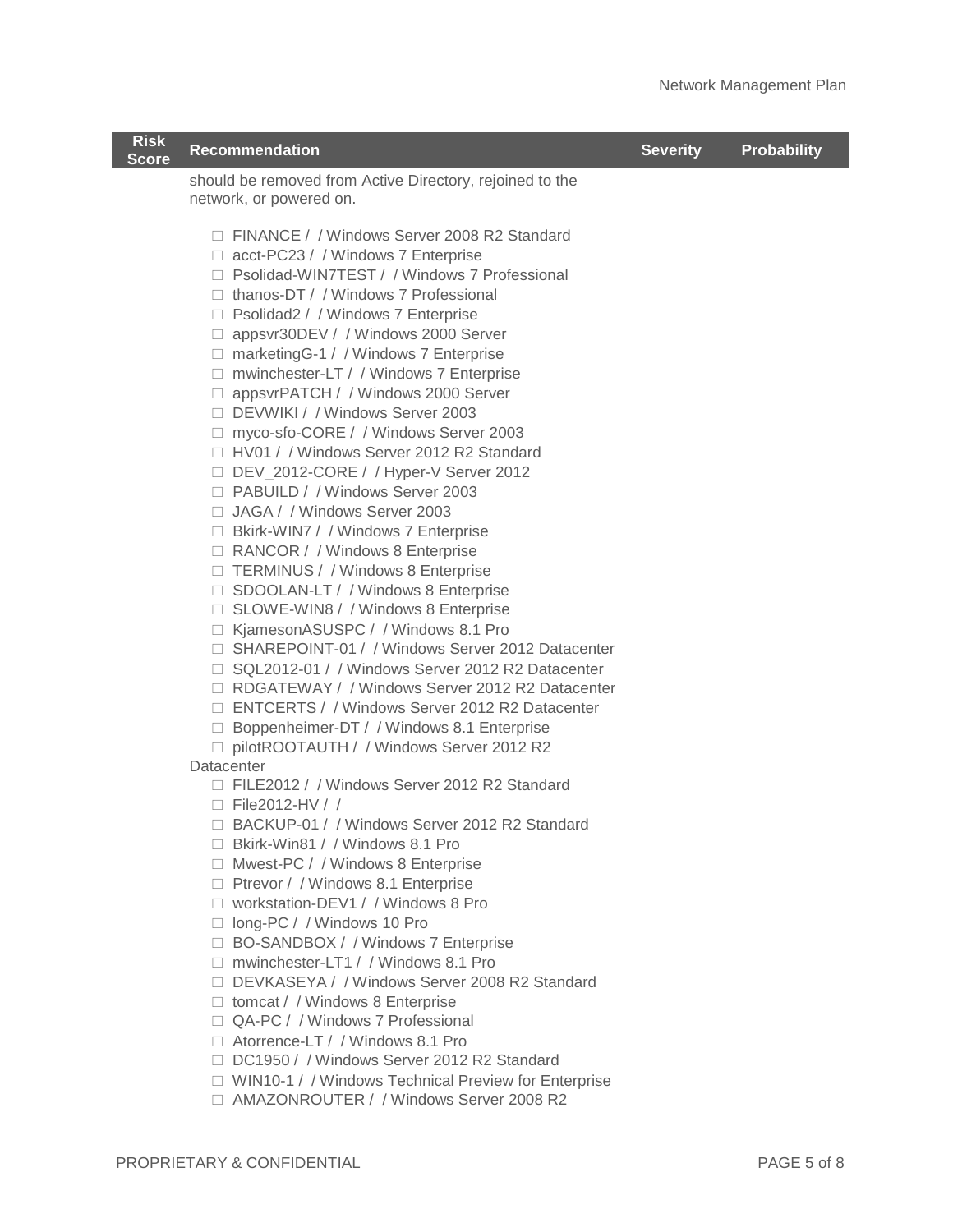| <b>Risk</b><br><b>Score</b> | <b>Recommendation</b>                                                                                                                                                                                                                                                                                                                                                                                                                                                                                                                                                                                                                                                                                                                                                                                                                                                                                                                                                     | <b>Severity</b> | <b>Probability</b> |
|-----------------------------|---------------------------------------------------------------------------------------------------------------------------------------------------------------------------------------------------------------------------------------------------------------------------------------------------------------------------------------------------------------------------------------------------------------------------------------------------------------------------------------------------------------------------------------------------------------------------------------------------------------------------------------------------------------------------------------------------------------------------------------------------------------------------------------------------------------------------------------------------------------------------------------------------------------------------------------------------------------------------|-----------------|--------------------|
|                             | Datacenter<br>□ RjonSON-PC / / Windows 8.1 Enterprise<br>□ bordend / / Windows 8.1 Enterprise<br>□ ZWIN7-140929 / / Windows 7 Enterprise<br>$\Box$ xerox-mycoit / / Windows 8 Pro<br>□ METRO / / Windows 8 Enterprise<br>□ Jdangerfield-Win8 / / Windows 8.1 Pro<br>□ SUPPORTDESK / / Windows 8 Enterprise<br>□ MW-LAPTOP / / Windows 8.1 Pro with Media Center<br>□ barney-WIN10 / / Windows 10 Pro Insider Preview<br>□ APPASSURECORE / / Windows Server 2012 R2                                                                                                                                                                                                                                                                                                                                                                                                                                                                                                        |                 |                    |
|                             | Standard<br>□ Mking / / Windows 8.1 Pro<br>□ Mking1-PC / / Windows 8.1 Pro<br>□ INCEPTION / / Windows 8 Enterprise<br>□ STARGATE / / Windows 8 Enterprise<br>□ WILL-PC / / Windows 8.1 Enterprise<br>□ gordon-HP / / Windows 7 Professional<br>$\Box$ derek-HP / / Windows 7 Professional<br>□ SALES-HP / / Windows 7 Professional<br>□ glee-PC / / Windows 8 Enterprise<br>□ Bkirk-WIN10 / / Windows 10 Pro<br>$\Box$ reporting / /                                                                                                                                                                                                                                                                                                                                                                                                                                                                                                                                      |                 |                    |
|                             | □ NEST-HOST / / Windows Server 2016 Technical<br>Preview 3 Standard<br>□ W2K8R2-A / / Windows Server 2008 R2 Datacenter<br>□ WIN10PREVIEW / / Windows 10 Pro Insider Preview<br>□ Aborden-PC / / Windows 8.1 Pro<br>□ SPICENM / / Windows Server 2012 R2 Standard<br>□ DfaithL-PC / / Windows 10 Pro<br>□ Tsysco-LT / / Windows 10 Enterprise<br>$\Box$ Jdrake-LT / / Windows 10 Pro<br>□ CLOUDNMS / / Windows Server 2012 R2 Standard<br>□ HV01A / / Windows Server 2016 Technical Preview 3<br>□ Tlsysco-PC / / Windows 8.1 Enterprise<br>□ DESKTOP-IPBT45J / / Windows 10 Pro<br>□ DESKTOP-CC9C4K9 / / Windows 10 Pro<br>D bestrmm / / Windows Server 2012 R2 Standard<br>□ betty-HP / / Windows 10 Pro<br>□ DNORTON-LAPTOP / / Windows 10 Pro<br>□ Tsysco-ACER / / Windows 10 Pro<br>□ FSHV01 / / Windows Server 2012 R2 Standard<br>□ MSI-LT-20160616 / / Windows 10 Pro<br>□ pkirk1 / / Windows 10 Pro<br>□ PGK-W2K8R2-SIS / / Windows Server 2008 R2<br>Datacenter |                 |                    |
|                             | □ PMURRAY-PC / / Windows 10 Pro<br>□ JIMSRESTRICTED / / Windows 7 Enterprise                                                                                                                                                                                                                                                                                                                                                                                                                                                                                                                                                                                                                                                                                                                                                                                                                                                                                              |                 |                    |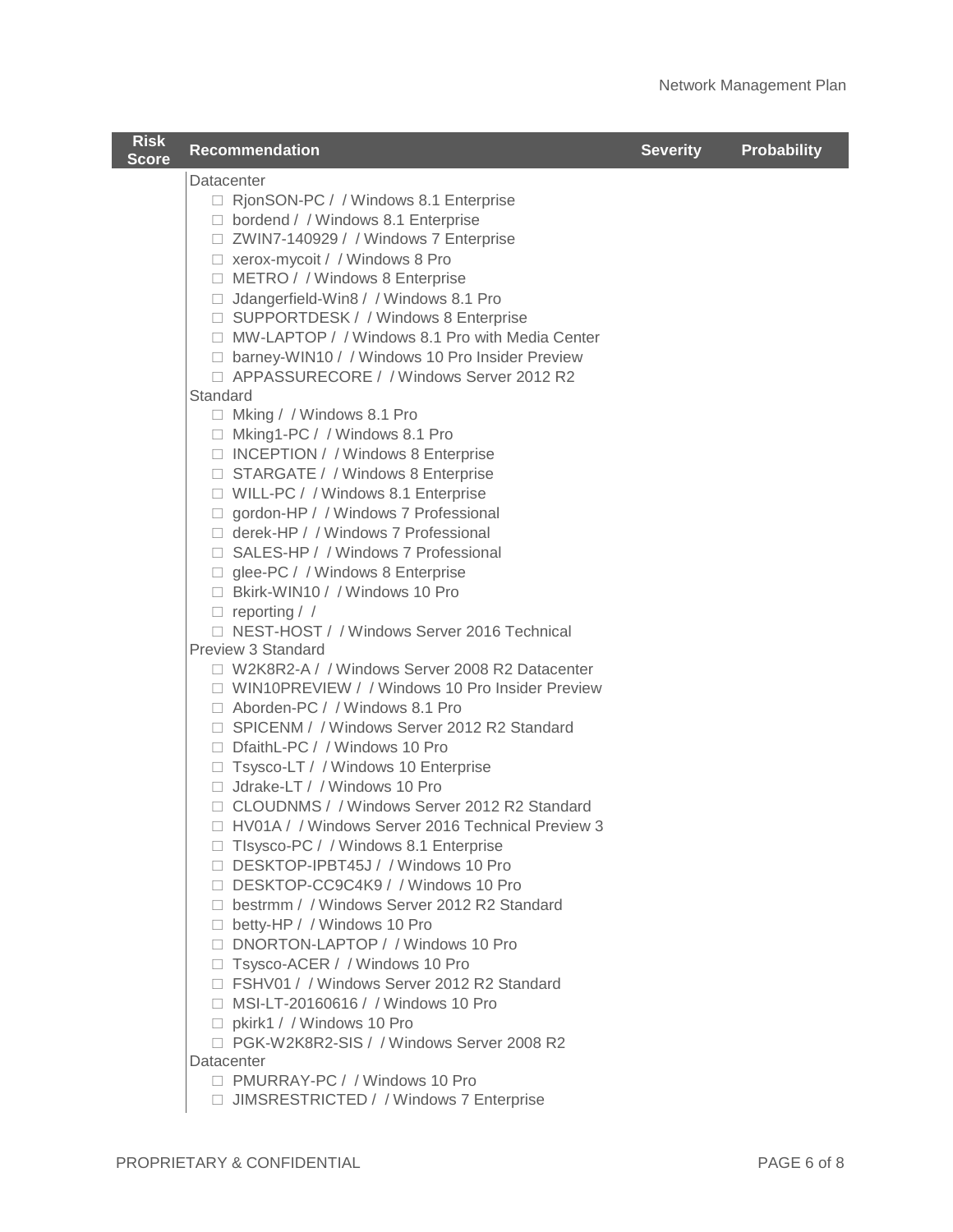| <b>Risk</b><br><b>Score</b> | <b>Recommendation</b>                                                                                                                                                                                                                                                                                                                                                                                                                                                                                                                                                                                                                                                                                                                                                                                                                                                                                                                                                                                                                                                                                                                                                                                                                                                                                                                                                                        | <b>Severity</b> | <b>Probability</b> |
|-----------------------------|----------------------------------------------------------------------------------------------------------------------------------------------------------------------------------------------------------------------------------------------------------------------------------------------------------------------------------------------------------------------------------------------------------------------------------------------------------------------------------------------------------------------------------------------------------------------------------------------------------------------------------------------------------------------------------------------------------------------------------------------------------------------------------------------------------------------------------------------------------------------------------------------------------------------------------------------------------------------------------------------------------------------------------------------------------------------------------------------------------------------------------------------------------------------------------------------------------------------------------------------------------------------------------------------------------------------------------------------------------------------------------------------|-----------------|--------------------|
|                             | □ PS01 / 192.168.7.99 / Windows Server 2012 R2<br>Standard                                                                                                                                                                                                                                                                                                                                                                                                                                                                                                                                                                                                                                                                                                                                                                                                                                                                                                                                                                                                                                                                                                                                                                                                                                                                                                                                   |                 |                    |
| 13                          | Disable or remove user accounts for users that have not<br>logged on to active directory in 30 days.<br>$\Box$ adminonly / admin only<br>$\Box$ atorrence / abby torrence<br>ASPNET / ASPNET<br>$\Box$ Backupacct / Backup acct<br>□ CORE\$ / CORE\$<br>dsimpson / derek simpson<br>$\Box$ dnorton / donald Norton<br>DEV\$/DEV\$<br>$\Box$ helper / helper<br>$\Box$ HQ\$ / HQ\$<br>□ IUSR_DC02 / IUSR_DC02<br>□ IUSR_STEINBRENNER / IUSR_STEINBRENNER<br>□ IWAM_DC02 / IWAM_DC02<br>□ IWAM_STEINBRENNER / IWAM_STEINBRENNER<br>□ kglendall / Karl glendall<br>□ kjameson / korin jameson<br>$\Box$ lockoutacct / lockoutacct<br>$\Box$ mdonaldson / max donaldson<br>□ NetScanner / Net Scanner - myco<br>□ netedge / NETEDGE<br>$\Box$ nacct / New acct<br>□ PsolidadRP / porchanko solidad - Roaming<br>$\Box$ pab / pabsol<br>$\Box$ hr / myco HR<br>□ partners / myco Managed Services Partners<br>$\Box$ info / myco PR<br>□ prsales / myco Sales<br>□ support / myco Support Team<br>$\Box$ pitad / pit ad<br>□ PKTest / Pkirk Test<br>□ Purchaseacct / Purchase acct<br>□ QBDataServiceacct19 / Quickbooks Service Account<br>$\Box$ screenlockout / screen lockout<br>□ SharePointSQL / SharePoint SQL<br>□ SUPPORT\$ / SUPPORT\$<br>$\Box$ t1r / test1 reporting<br>t2r / test2 reporting<br>$\Box$ testbang / testbang<br>□ Tester / Tester<br>$\Box$ XX / XX<br>$\Box$ !m / !me | u v             |                    |